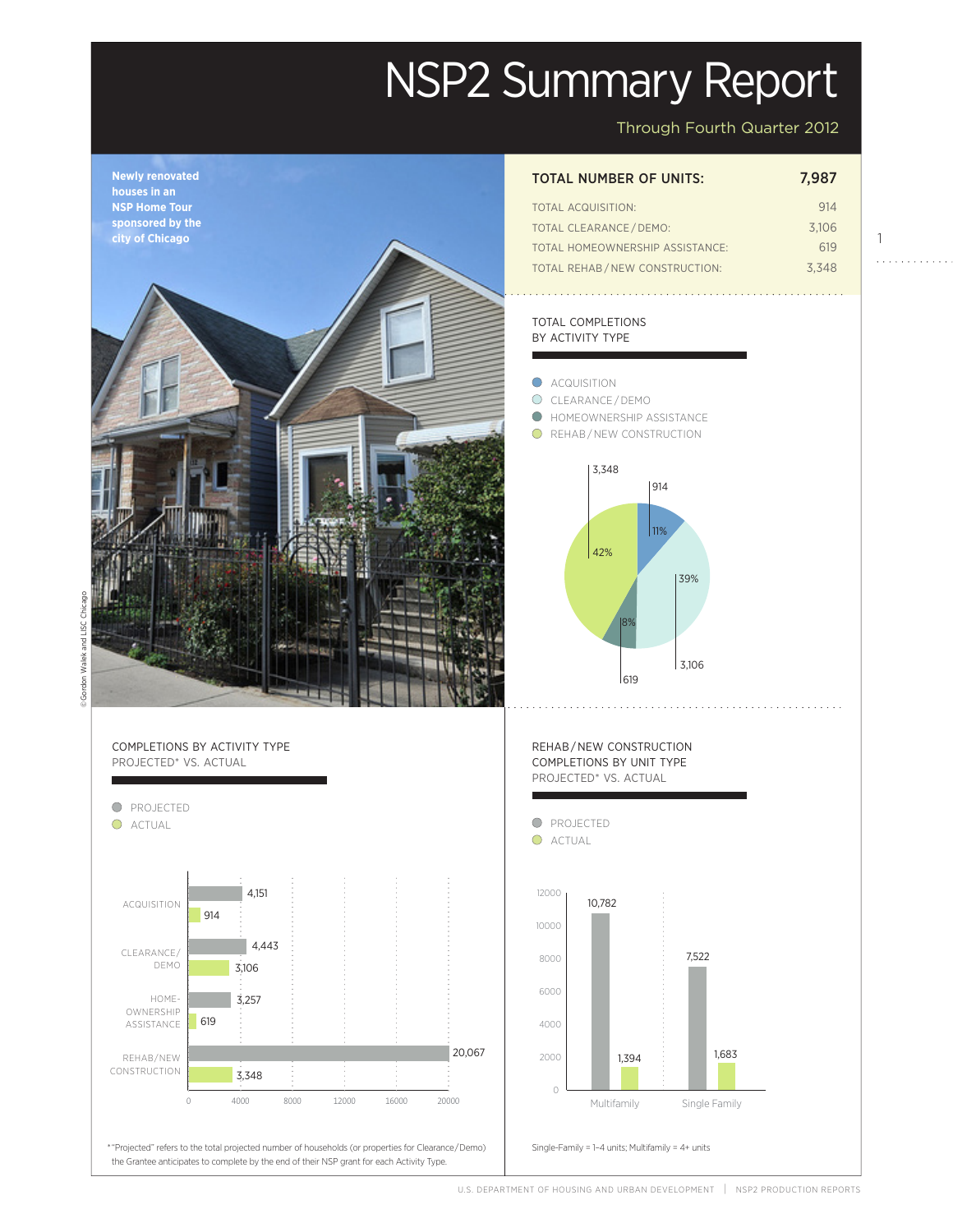г

| HOME-<br>REHAB/                   |                      |                     |                         |                                |                                       |  |  |
|-----------------------------------|----------------------|---------------------|-------------------------|--------------------------------|---------------------------------------|--|--|
| GRANTEE                           | <b>ACQUISITION</b>   | CLEARANCE/<br>DEMO  | OWNERSHIP<br>ASSISTANCE | <b>NEW</b><br>CONSTRUCTION     | TOTAL                                 |  |  |
|                                   |                      |                     |                         |                                |                                       |  |  |
| Alameda County, CA                | 25                   |                     |                         | 0                              | 25                                    |  |  |
| <b>LH25</b><br>LMMI               | 25                   |                     |                         | $\overline{0}$<br>$\mathbf{O}$ | $\mathbf{0}$<br>25                    |  |  |
| Boston, MA                        | 22                   |                     | 0                       | 31                             | 53                                    |  |  |
| <b>LH25</b><br>LMMI               | $\overline{0}$<br>22 |                     | $\overline{O}$          | 12<br>19                       | 12<br>41                              |  |  |
| Camden<br>Redevelopment Agency    |                      | $\overline{0}$      | 0                       | 33                             | 33                                    |  |  |
| <b>LH25</b>                       |                      |                     | $\mathbf{0}$            | 33                             | 33                                    |  |  |
| LMMI                              |                      | $\overline{0}$      |                         | $\mathbf{0}$                   | $\mathbf{0}$                          |  |  |
| Center for<br>Community Self Help | $\mathbf 0$          |                     |                         | 65                             | 65                                    |  |  |
| <b>LH25</b>                       | $\overline{0}$       |                     |                         | 15                             | 15                                    |  |  |
| LMMI                              | $\overline{0}$       |                     |                         | 50                             | 50                                    |  |  |
| Chicago, IL                       | 0                    | $\overline{0}$      |                         | $\mathbf 0$                    | o                                     |  |  |
| <b>LH25</b><br>LMMI               | $\mathsf{O}\xspace$  | $\overline{0}$      |                         | $\overline{0}$<br>$\mathbf{0}$ | $\mathbf{O}$<br>$\mathbf{0}$          |  |  |
| Chicanos Por La Causa, Inc.       | 9                    | 17                  | 20                      | 503                            | 549                                   |  |  |
| <b>LH25</b><br>LMMI               | 8<br>$\mathbf{1}$    | 17<br>$\circ$       | $\,8\,$<br>12           | 252<br>251                     | 285<br>264                            |  |  |
| City of Little Rock               | $\mathbf 0$          | $\mathbf 0$         | 0                       | 40                             | 40                                    |  |  |
| <b>LH25</b>                       |                      |                     | $\overline{0}$          | 33                             | 33                                    |  |  |
| LMMI                              | $\overline{O}$       | $\Omega$            |                         | $\overline{7}$                 | $\overline{7}$                        |  |  |
| City of Reno                      |                      |                     |                         |                                |                                       |  |  |
| Housing Authority                 |                      |                     |                         | 127                            | 127                                   |  |  |
| <b>LH25</b><br>LMMI               |                      |                     |                         | 62<br>65                       | 62<br>65                              |  |  |
| City of Sarasota                  | 46                   | 2                   |                         | $\mathbf 0$                    | 48                                    |  |  |
| <b>LH25</b><br>LMMI               | 24<br>22             | $\overline{2}$      |                         | $\circ$<br>$\overline{O}$      | 24<br>24                              |  |  |
| .<br>Columbus, OH                 |                      | $\mathbf 0$         |                         | .<br>176                       | $\alpha$ , $\alpha$ , $\alpha$<br>176 |  |  |
| <b>LH25</b><br>LMMI               |                      | $\mathsf{O}\xspace$ |                         | 134<br>42                      | 134<br>42                             |  |  |
| .<br>Cuyahoga County Land         |                      |                     |                         |                                |                                       |  |  |
| Reutilization Corporation         |                      | 421                 |                         | 82                             | 503                                   |  |  |
| <b>LH25</b><br>LMMI               |                      | 421                 |                         | $18\,$<br>64                   | 18<br>485                             |  |  |
|                                   |                      |                     |                         |                                |                                       |  |  |

. . . . . . . . . . . .

LH25 = Low Income Set Aside (< 50% AMI); LMMI = Low, Moderate, Middle Income (51%–120% AMI); "0" indicates a projected activity with no reported completions; blank columns indicate an activity type which was not selected by the grantee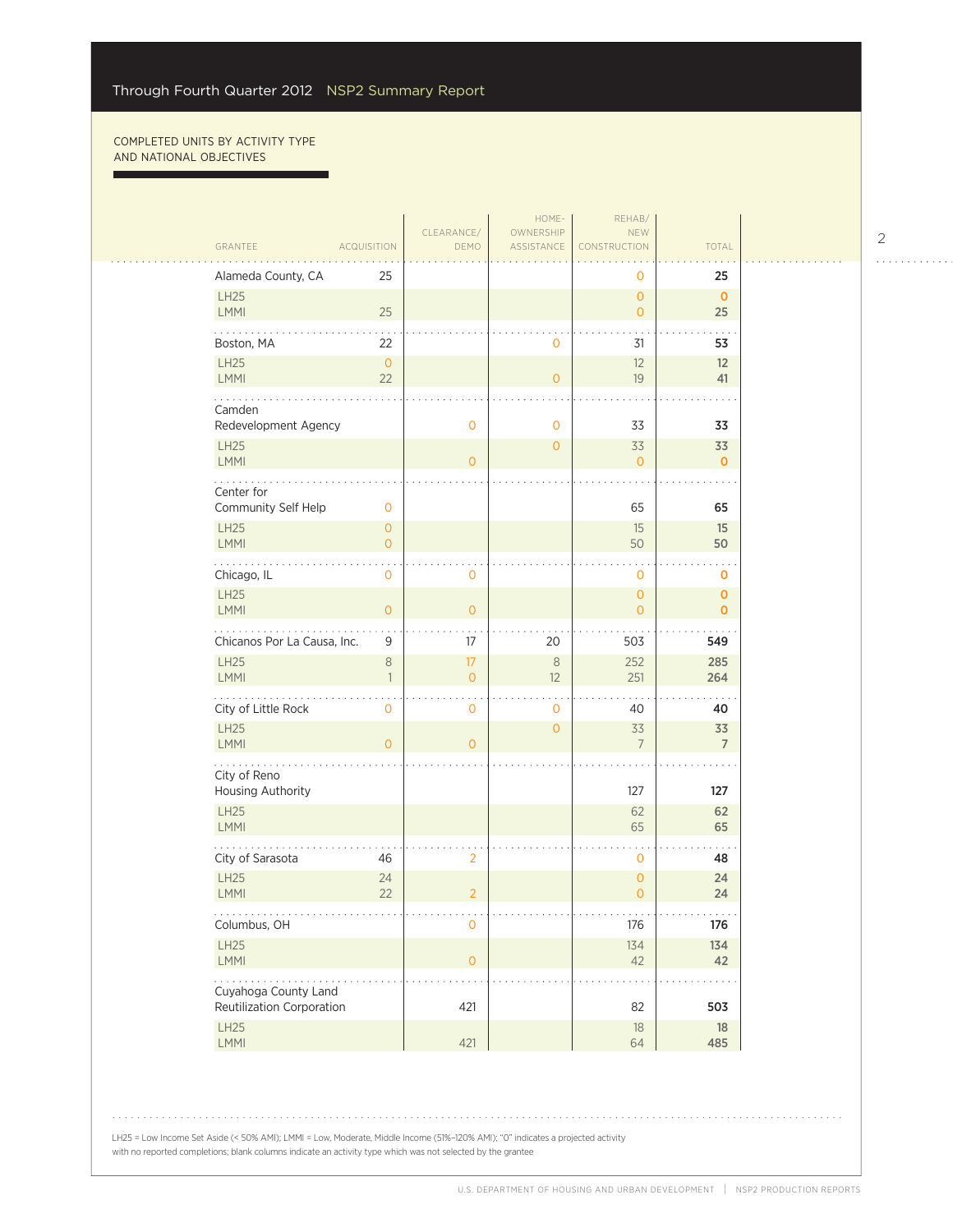|                                            |                                  | CLEARANCE/          | HOME-<br>OWNERSHIP | REHAB/<br>NEW                  |                                       |
|--------------------------------------------|----------------------------------|---------------------|--------------------|--------------------------------|---------------------------------------|
| GRANTEE                                    | <b>ACQUISITION</b>               | DEMO                | ASSISTANCE         | CONSTRUCTION                   | <b>TOTAL</b>                          |
| Dayton, OH                                 |                                  | 1,818               | 1                  | 59                             | 1,878                                 |
| LH25<br>LMMI                               |                                  | 1,818               | $\mathbf{1}$       | 9<br>50                        | $\overline{9}$<br>1,869               |
| Denver, CO                                 | 40                               |                     | 59                 | 23                             | 122                                   |
| LH25<br>LMMI                               | 40                               |                     | 59                 | 23                             | 59<br>63                              |
| El Paso Collaborative                      | 92                               |                     |                    |                                | 92                                    |
| <b>LH25</b><br>LMMI                        | 40<br>52                         |                     |                    |                                | 40<br>52                              |
| Evanston, IL                               |                                  | 0                   |                    | 33                             | 33                                    |
| LH25<br>LMMI                               |                                  | $\overline{0}$      |                    | 11<br>22                       | 11<br>22                              |
| Habitat for Humanity<br>International Inc. | 4                                |                     | $\mathbf 0$        | 153                            | 157                                   |
| <b>LH25</b><br>LMMI                        | $\overline{2}$<br>$\overline{2}$ |                     | $\overline{0}$     | 82<br>71                       | 84<br>73                              |
| Hamilton County, OH                        | $\mathbf 0$                      | 18                  |                    | 59                             | 77                                    |
| <b>LH25</b><br>LMMI                        | $\circ$                          | 18                  |                    | 28<br>31                       | 28<br>49                              |
| Healthy Neighborhoods Inc.                 | 34                               |                     | 3                  | 68                             | 105                                   |
| <b>LH25</b><br><b>LMMI</b>                 | 12<br>22                         |                     | $\overline{3}$     | 21<br>47                       | 33<br>72                              |
| .<br>Housing Authority of<br>Camden City   |                                  | $\overline{0}$      |                    | $\mathbf 0$                    | 0                                     |
| <b>LH25</b><br>LMMI                        |                                  | $\overline{O}$      |                    | $\mathbf{0}$<br>$\overline{O}$ | $\overline{O}$<br>$\overline{O}$      |
| Housing Authority of the<br>City of Tampa  | $\mathbf 0$                      |                     |                    | $\mathbf 0$                    | 0                                     |
| <b>LH25</b><br>LMMI                        | $\overline{O}$                   |                     |                    | $\mathbf{O}$<br>$\overline{O}$ | $\mathsf{O}\xspace$<br>$\overline{O}$ |
| Housing Trust of<br>Santa Clara County     |                                  |                     | 51                 | 83                             | 134                                   |
| LH25<br>LMMI                               |                                  |                     | $6\,$<br>45        | $51\,$<br>32                   | 57<br>$77\,$                          |
| .<br>Indio, CA                             |                                  | 0                   |                    | 23                             | 23                                    |
| <b>LH25</b><br>LMMI                        |                                  | $\mathsf{O}\xspace$ |                    | $\overline{7}$<br>$16\,$       | $\overline{7}$<br>16                  |

LH25 = Low Income Set Aside (< 50% AMI); LMMI = Low, Moderate, Middle Income (51%–120% AMI); "0" indicates a projected activity with no reported completions; blank columns indicate an activity type which was not selected by the grantee

3

. . . . . . . . . . . .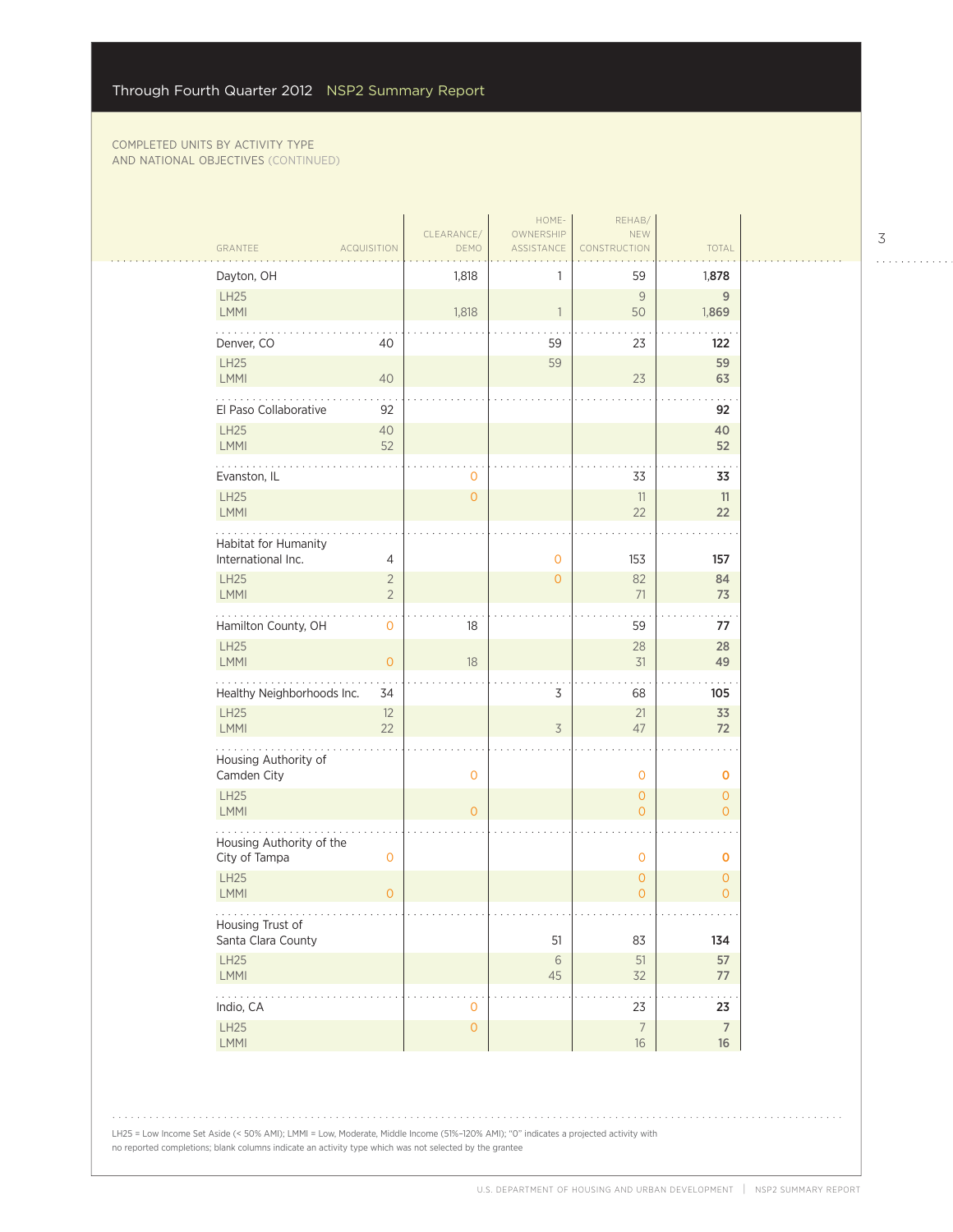| GRANTEE                                                   | <b>ACQUISITION</b>             | CLEARANCE/<br>DEMO | HOME-<br>OWNERSHIP<br>ASSISTANCE | REHAB/<br><b>NEW</b><br><b>CONSTRUCTION</b> | TOTAL                     |
|-----------------------------------------------------------|--------------------------------|--------------------|----------------------------------|---------------------------------------------|---------------------------|
| Lake Worth Community<br>Redevelopment Agency              | $\mathbf 0$                    | 9                  | $\mathbf{O}$                     | 47                                          | 56                        |
| LH25<br>LMMI                                              | $\overline{0}$<br>$\mathbf{O}$ | 9                  | $\overline{O}$<br>$\overline{O}$ | 27<br>20                                    | 27<br>29                  |
| Long Beach, CA                                            | 11                             |                    | 82                               |                                             | 93                        |
| <b>LH25</b><br>LMMI                                       | $11\,$<br>$\overline{O}$       |                    | 82                               |                                             | 11<br>82                  |
| Los Angeles Neighborhood<br>Housing Services Inc.         |                                |                    | 91                               |                                             | 91                        |
| <b>LH25</b><br>LMMI                                       |                                |                    | $\overline{O}$<br>91             |                                             | $\overline{O}$<br>91      |
| Los Angeles, CA                                           |                                |                    |                                  | 60                                          | 60                        |
| <b>LH25</b><br>LMMI                                       |                                |                    |                                  | 19<br>41                                    | 19<br>41                  |
| Massachusetts Housing<br>Investment Corporation           |                                |                    | 30                               | 198                                         | 228                       |
| LH25<br><b>LMMI</b>                                       |                                |                    | 30                               | 62<br>136                                   | 62<br>166                 |
| Metropolitan Development<br>and Housing Agency            | 234                            |                    | 6                                | 53                                          | 293                       |
| <b>LH25</b><br>LMMI                                       | 214<br>20                      |                    | 6                                | 18<br>35                                    | 232<br>61                 |
| Milwaukee, WI                                             |                                | 133                | 10                               | 32                                          | 175                       |
| LH25<br>LMMI                                              |                                | 133                | 3<br>$\overline{7}$              | 5<br>27                                     | $\,8\,$<br>167            |
| Minneapolis, MN                                           |                                | 0                  | 44                               | $\mathbf 0$                                 | 44                        |
| <b>LH25</b><br>LMMI                                       |                                | $\overline{O}$     | 5<br>39                          | $\mathbf{O}$<br>$\mathbf{O}$                | 5<br>39                   |
| Modesto, CA                                               | 45                             |                    |                                  | $\mathbf 0$                                 | 45                        |
| <b>LH25</b><br>LMMI                                       | 5<br>40                        |                    |                                  | 0<br>$\Omega$                               | 5<br>40                   |
| .<br>National Housing Trust<br>Community Development Fund |                                |                    |                                  | $\mathbf 0$                                 | 0                         |
| <b>LH25</b><br>LMMI                                       |                                |                    |                                  | $\circ$<br>$\mathbf{O}$                     | $\circ$<br>$\overline{O}$ |
| Neighborhood Housing<br>Services of Orange County         |                                |                    |                                  | 35                                          | 35                        |
| <b>LH25</b><br>LMMI                                       |                                |                    |                                  | 18<br>17                                    | 18<br>17                  |

4

. . . . . . . . . . . .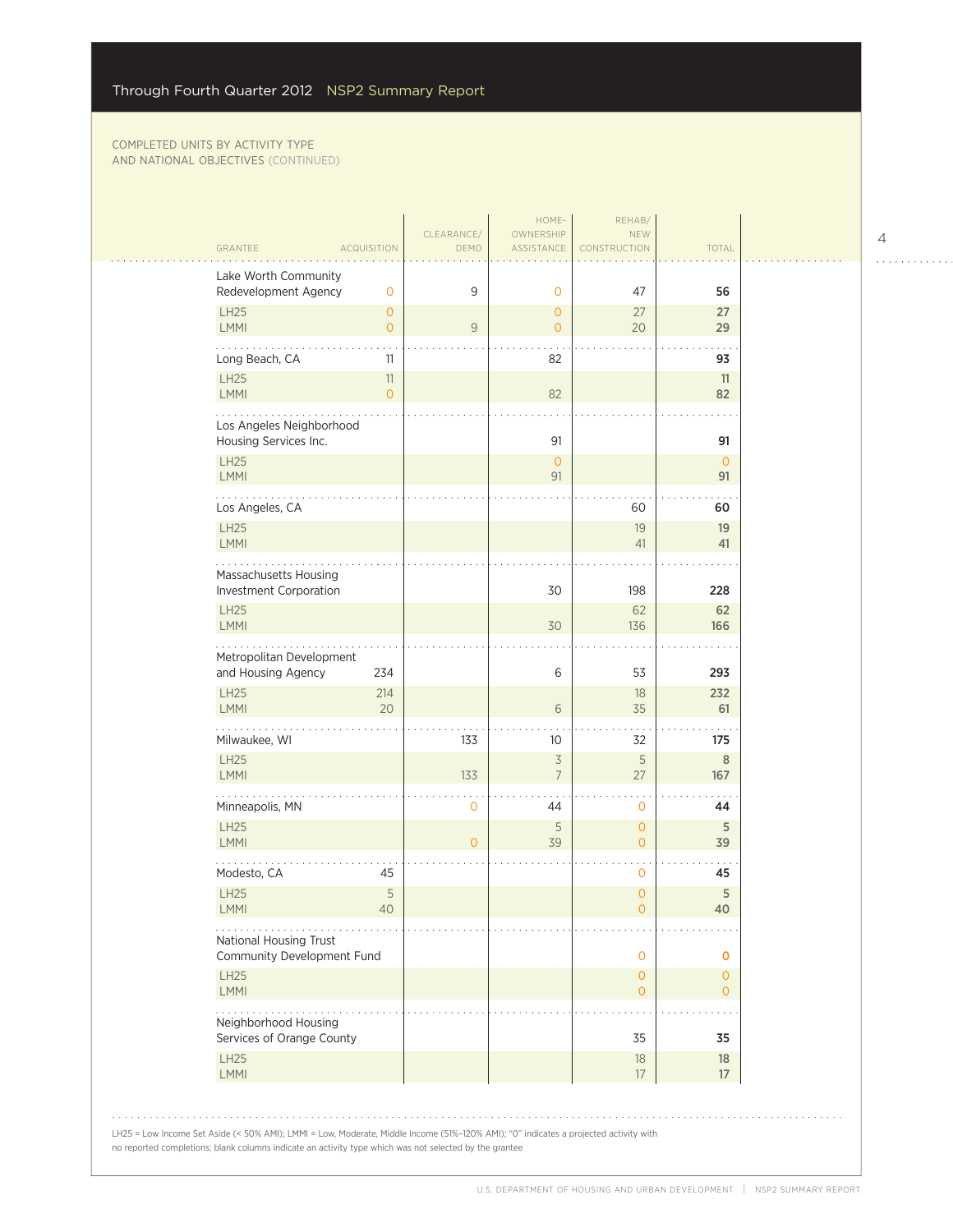| GRANTEE<br>ACQUISITION                                     | CLEARANCE/                            | DEMO        | HOME-<br>OWNERSHIP<br>ASSISTANCE       | REHAB/<br><b>NEW</b><br>CONSTRUCTION     | TOTAL                            |
|------------------------------------------------------------|---------------------------------------|-------------|----------------------------------------|------------------------------------------|----------------------------------|
| Neighborhood Housing<br>Services of South Florida, Inc.    |                                       |             |                                        | 3                                        | 3                                |
| <b>LH25</b><br><b>LMMI</b>                                 |                                       |             |                                        | $\mathbf{O}$<br>$\overline{\mathcal{S}}$ | $\mathbf{O}$<br>3                |
| Neighborhood Lending<br>Partners of West Florida, Inc. 169 |                                       | 23          | 3                                      | $\mathbf 0$                              | 195                              |
| <b>LH25</b><br>LMMI                                        | 26<br>143                             | 23          | 3                                      | $\mathbf{O}$<br>$\mathbf{O}$             | 26<br>169                        |
| New Orleans                                                |                                       |             |                                        |                                          |                                  |
| Redevelopment Authority<br><b>LH25</b>                     | 0                                     | 20          |                                        | 103<br>27                                | 123<br>27                        |
| LMMI<br>New York City, NY                                  | $\overline{O}$<br>7                   | 20          | 8                                      | 76<br>$\mathbf 0$                        | 96<br>15                         |
| <b>LH25</b><br>LMMI                                        | $\overline{7}$<br>$\overline{O}$      |             | 8                                      | $\mathbf{O}$<br>$\overline{O}$           | $\overline{7}$<br>8              |
| .<br>Newark, NJ                                            | 0                                     |             |                                        | $\ddot{\phantom{0}}$<br>0                | 0                                |
| LH25<br><b>LMMI</b>                                        | $\mathsf{O}\xspace$<br>$\overline{O}$ |             |                                        | $\circ$<br>$\mathbf{O}$                  | $\mathbf{O}$<br>$\Omega$         |
| North Little Rock, AR<br><b>LH25</b>                       |                                       | 29          | $\mathbf{O}$                           | 20<br>13                                 | 49<br>13                         |
| <b>LMMI</b><br>.                                           |                                       | 29          | $\overline{0}$                         | $\overline{7}$                           | 36                               |
| Palm Beach County, FL<br><b>LH25</b><br><b>LMMI</b>        | 14<br>$\sqrt{6}$                      |             | 16<br>12<br>$\overline{4}$             | 0<br>$\mathbf{O}$                        | 30<br>18<br>12                   |
| Philadelphia, PA                                           | 8                                     | $\mathbf 0$ |                                        | $\mathbf{O}$<br>0                        | 0                                |
| <b>LH25</b><br><b>LMMI</b>                                 |                                       | $\circ$     |                                        | $\mathbf{O}$<br>$\mathbf{O}$             | $\overline{0}$<br>$\overline{0}$ |
| Phoenix, AZ                                                | 0                                     | 13          | 0                                      | 108                                      | 121                              |
| <b>LH25</b><br>LMMI<br>.                                   | $\mathsf{O}\xspace$<br>$\overline{0}$ | 13          | $\overline{O}$<br>$\sim$ $\sim$ $\sim$ | $\mathbf{O}$<br>108<br>$\sim$ $\sim$     | $\mathbf{O}$<br>121<br>$\cdots$  |
| Pima County, AZ<br><b>LH25</b>                             |                                       | 18          | 139<br>35                              | 118<br>45                                | 275<br>80                        |
| LMMI<br>.                                                  |                                       | 18          | 104                                    | 73                                       | 195                              |
| Prichard Housing Authority<br>LH25                         | 31                                    | 24          |                                        | 88<br>27                                 | 143<br>27                        |
| LMMI<br>Reading, PA                                        | $31$<br>$\mathbf 0$                   | 24          |                                        | 61<br>18                                 | 116<br>18                        |
| LH25<br>LMMI                                               | $\mathsf{O}\xspace$<br>$\mathbf{O}$   |             |                                        | $\,8\,$<br>$10$                          | 8<br>10 <sup>°</sup>             |

 $\begin{array}{cccccccccccccc} . & . & . & . & . & . & . & . & . & . & . & . & . \end{array}$